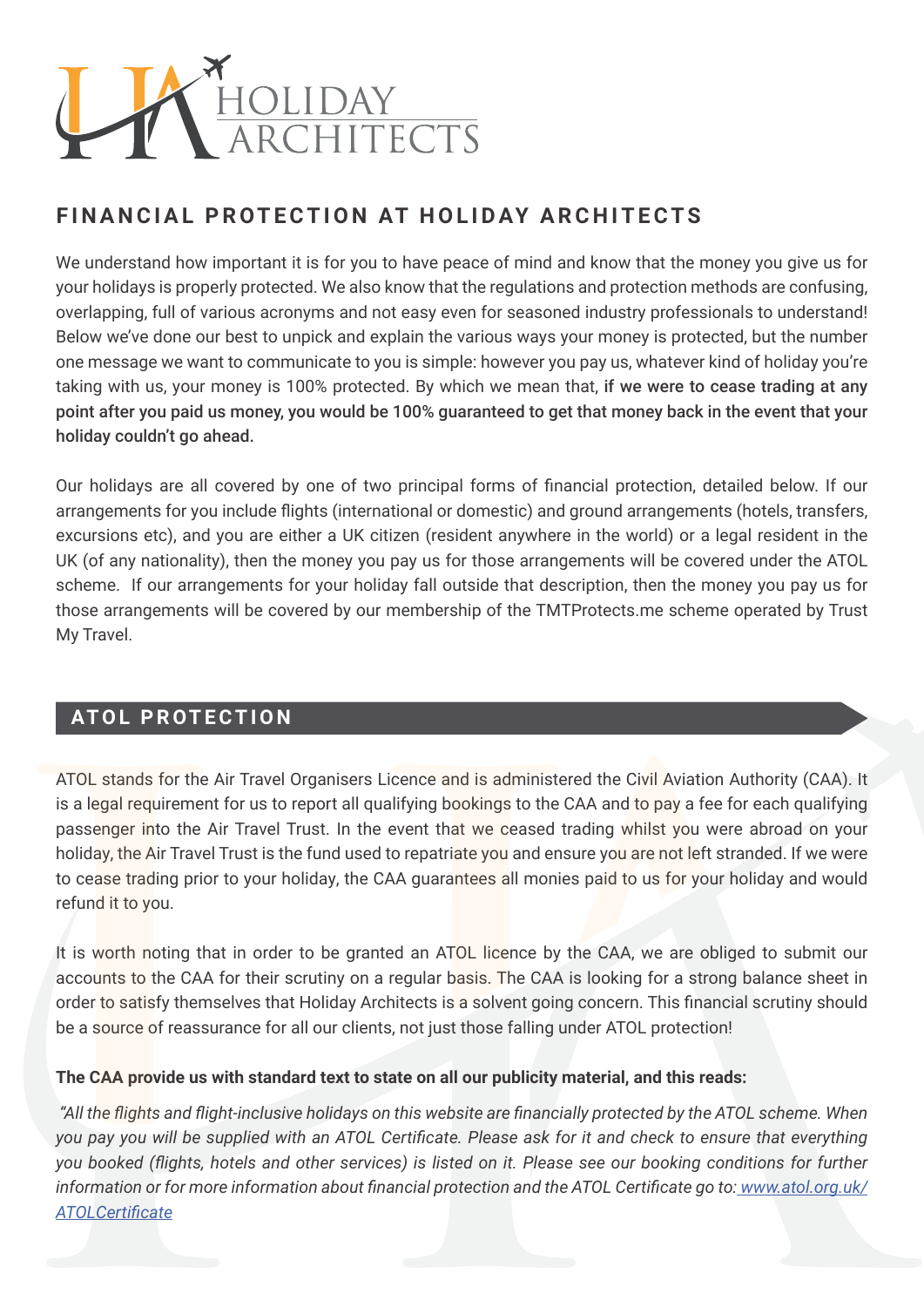

## **TRUST MY TRAVEL**

Trust My Travel operate an insurance scheme which we use to cover all bookings that do not qualify for ATOL protection. We pay a premium per booking and if we were to cease trading prior to your holiday, this ensures that Trust My Travel will refund all monies paid to us for your holiday.

#### **Trust My Travel provide us with standard text to state on all our publicity material, and this reads:**

*TMTProtects.me Financial Protection, provided exclusively by Trust My Travel, covers Travel Providers registered as members of Trust My Travel and their Travellers in the event of non-delivery of service, or operator insolvency. This means that when a Traveller makes a payment processed by Trust My Travel, their funds*  are financially protected and returned to the Traveller by Trust My Travel in the event that the Trust My Travel *Member (the Travel Provider) does not fulfil the booking purchased.*

*Trust My Travel guarantee the Travellers of Trust My Travel Members that a successful non-delivery or Travel Provider insolvency claim will result in either the issue of a refund or the provision of a replacement booking. It is the Traveller's responsibility to submit a claim. See 'Claims Procedure' overleaf for details on how the process a Traveller follows to submit a claim.*

## **Which payments are covered under TMTProtects.me Financial Protection?**

Any payments made by the Traveller to a Trust My Travel Member, processed by Trust My Travel, for a valid booking are financially protected by TMTProtects.me. Such payments each have a unique 'Trust ID' issued, confirming the validity of the Trust My Travel booking.

## **What is not covered under TMTProtects.me?**

**a)** Any payments made for a travel booking which have not been processed by Trust My Travel, irrespective of whether the Travel Provider is a member of Trust My Travel, will not be protected by TMTProtects.me financial protection.

**b)** Losses which are fully recoverable under an alternative insurance or bond are not covered by TMTProtects. me financial protection. However, in the case of partial recovery provided by an alternative insurance or bond, TMTProtects.me will issue the Traveller a refund for the shortfall, up to the maximum sum insured. The latter policy is subject to supporting documentation provided by the Traveller.

**c)** The financial failure of any named Third-Party Provider that is in Chapter 11 Bankruptcy or Receivership or is listed as an 'Excluded Supplier' by the insurer, at the date the travel arrangement is booked, is not covered by TMTProtects.me financial protection.

**d**) Losses that are not directly resulting from the incident that caused the Traveller to submit a claim, unless expressly stated in the Travel Provider's Booking Policy are not covered by TMTProtects.me financial protection.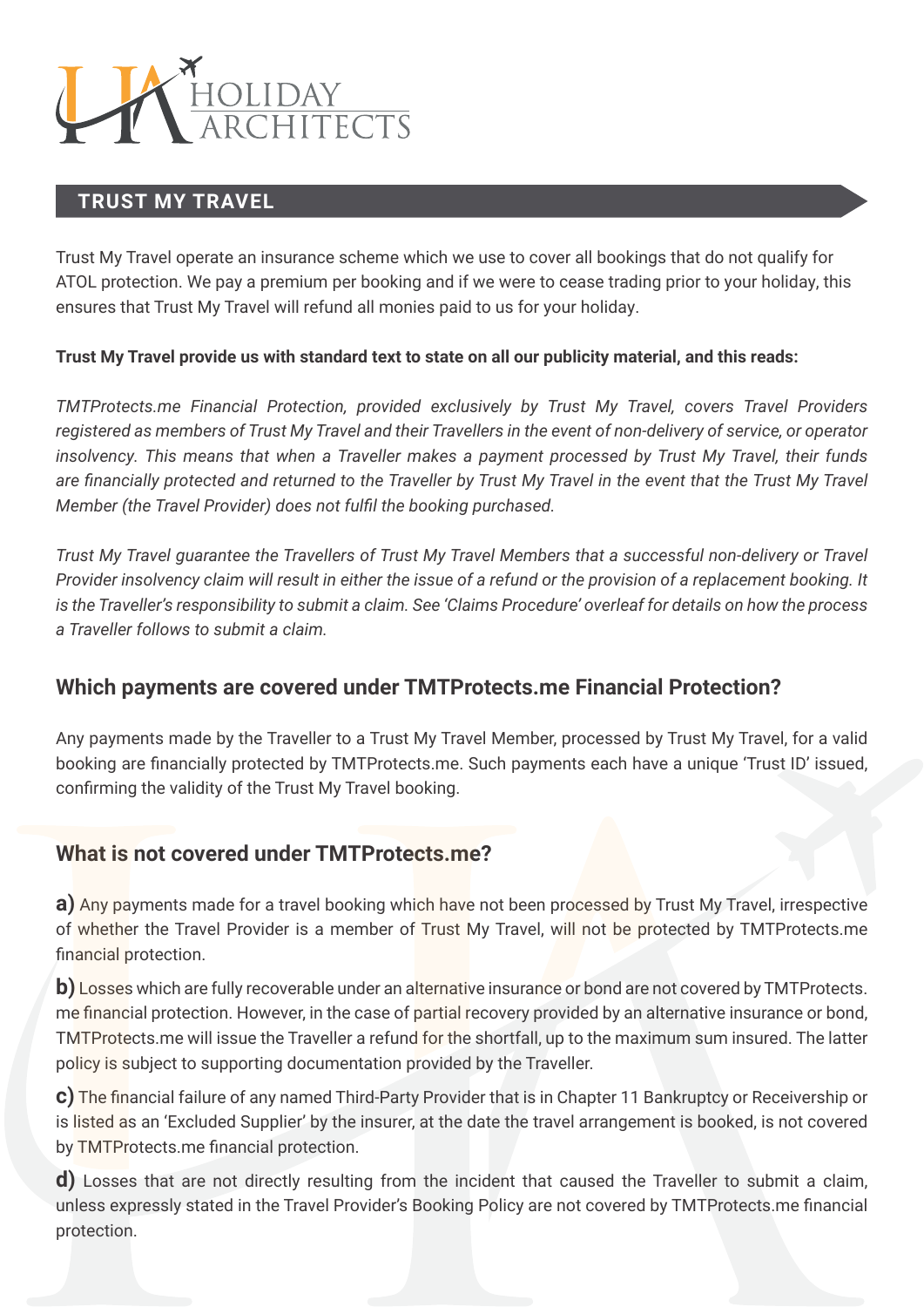

**e)** Any loss, injury, damage, ill health, death or legal liability arising directly or indirectly from, or consisting of, the failure or fear of failure or inability of any equipment or any computer program, whether or not the Travel Provider own it, to recognise or to correctly interpret or process any date as its true calendar date, or to continue to function correctly beyond that date is not covered by TMTProtects.me financial protection.

**f)** If any Third-Party Provider, whose details have not been communicated to Trust My Travel at, or in advance of, a Trust My Travel Booking being created, is not covered by TMTProtects.me financial protection.

**g)** Claims arising directly or indirectly from existing, or publicly declared, financial failure or collapse of a Scheduled Airline on or before the date the booking is made are not covered by TMTProtects.me financial protection.

**h**) Claims relating to an Airline in Chapter 11 Bankruptcy or Bankruptcy Protection where the ticket was purchased subsequent to the Airline registering under Chapter 11 or Bankruptcy Protection are not covered by TMTProtects.me financial protection.

**i) TMTProtects.me does not cover Special/Private Charter flights.** 

**j)** TMTProtects.me financial protection does not apply if a Scheduled Airline is taken over or forms part of a merger by another Airline – This is not deemed as a financial failure.

## **Policy Excess**

There is no TMTProtects.me Policy Excess.

## **Claims Procedure**

In the event of non-delivery of service or Travel Provider insolvency, the Traveller completes and submits an online Claim Form at **http://tmtprotects.me/make-a-claim/**

Travellers unable to complete an online form must contact Trust My Travel by Email: Claim@TrustMyTravel. com; or by telephone Tel **+44 (0) 1780 679894** with details of their Travel Provider and Booking ID for assistance in submitting a Claim Form by post, enclosing the requested, required documentation.

**Please Note** that in the event of a fraudulent claim being submitted by a Traveller or anyone acting on the Traveller's behalf or with whom the Traveller is in close collusion, all benefits under TMTProtects.me shall be forfeited.